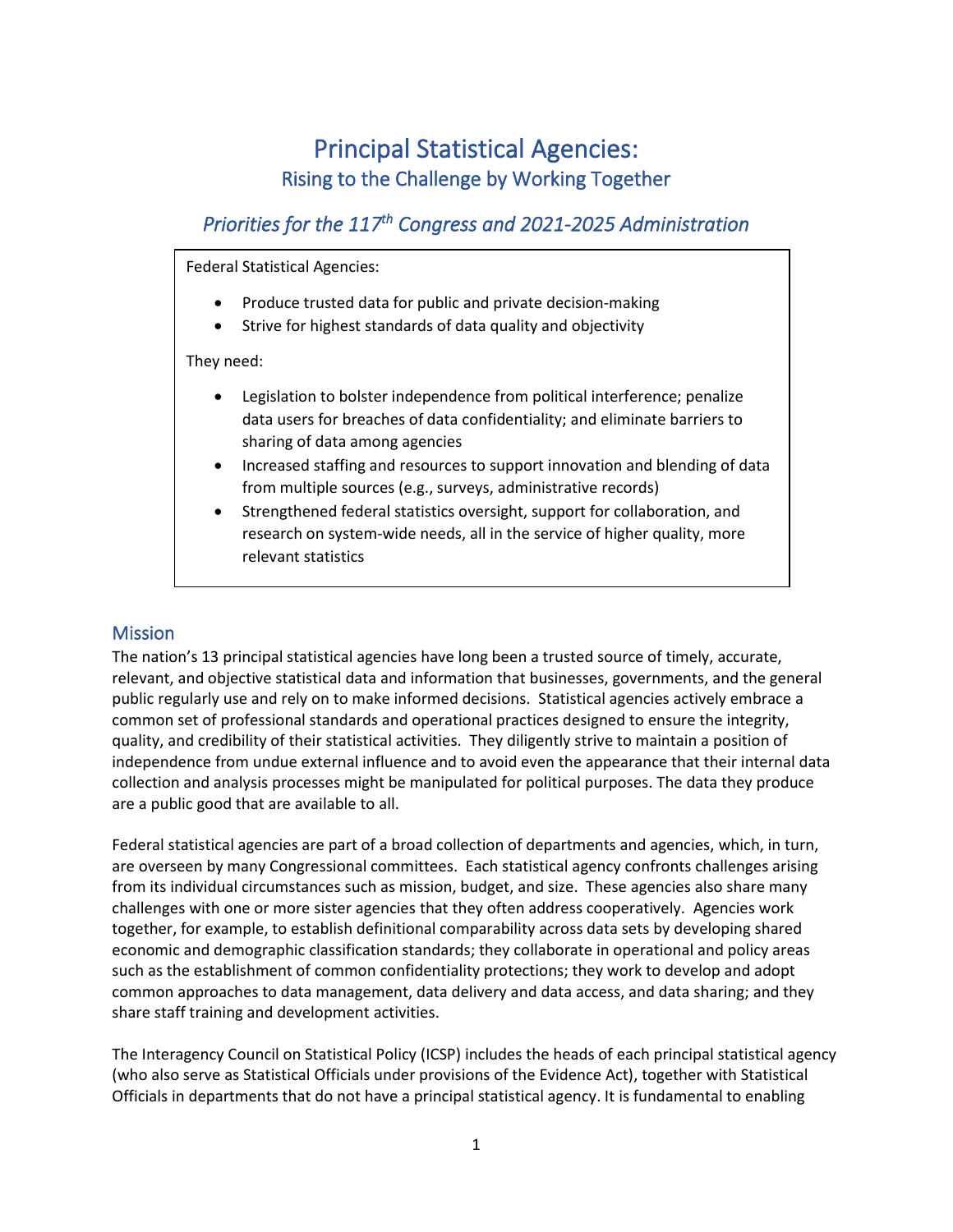discussion around common challenges and in supporting multi-agency collaboration. The ICSP is chaired by the US Chief Statistician who also leads the Statistical and Science Policy staff (SSP) in the Office of Information and Regulatory Affairs at OMB. The SSP and the ICSP together sponsor the Federal Committee on Statistical Methodology, which addresses topics of importance to the statistical system and serves as a means for sharing expertise across agencies. Members are accomplished career federal employees selected by OMB based on their individual expertise and dedication to improving statistical methods employed by all agencies.

# **Opportunity**

Interest in data-driven, evidence-based policymaking is escalating, most notably with the recent enactment of the bipartisan Foundations for Evidence-Based Policymaking Act (Evidence Act). The Evidence Act focuses on the role and value of principal statistical agencies, increasing their visibility, responsibilities, and opportunities. Further, the Evidence Act explicitly recognizes the value and elevates the importance of principal statistical agencies by designating their heads as the Statistical Officials for their respective parent departments or agencies.

As data science has advanced and statistical agencies increasingly gather, process, and disseminate data from multiple sources, they have looked for ways to attract and retain people with new skills, partner with the private sector and academia, and obtain access to modern, high speed, high capacity, highly secure computing environments. Statistical agencies have made it a priority to bring together data scientists, statisticians, subject matter experts, and information technology experts to modernize the ways in which federal statistics are produced and disseminated while maintaining the agencies' core values. But the principal statistical agencies currently lack the staff and budget resources needed to take advantage of the explosion of data sources and the rising demands for more timely and accessible statistics.

#### **Challenges**

- Many statistical agencies face serious, long-term shortages of staff trained in data analytics, statistical and data science, data communications, and data management. Staffing shortages have severely limited agencies' abilities to take advantage of advances in statistical and data science necessary to modernize their statistical programs.
- At a time when the nation's demand for more timely and accessible data and information has been exploding, budgets of statistical agencies have been in decline while requirements have increased, and contract support and data collection costs have been rising.
- The constraints on staffing and budget combine to prevent statistical agencies from pursuing opportunities to:
	- $\checkmark$  conduct deeper analyses that make better use of existing data;
	- $\checkmark$  fill data gaps by launching data collections in new and important areas of study;
	- $\checkmark$  more fully support participation in cross-agency partnerships that would increase the quality, utility, and accessibility of data; and
	- $\checkmark$  explore data sharing and linkages to make existing data more complete and useful.
- Barriers to sharing data among statistical agencies also constrain statistical agencies' ability to produce timely, high quality data for policy needs.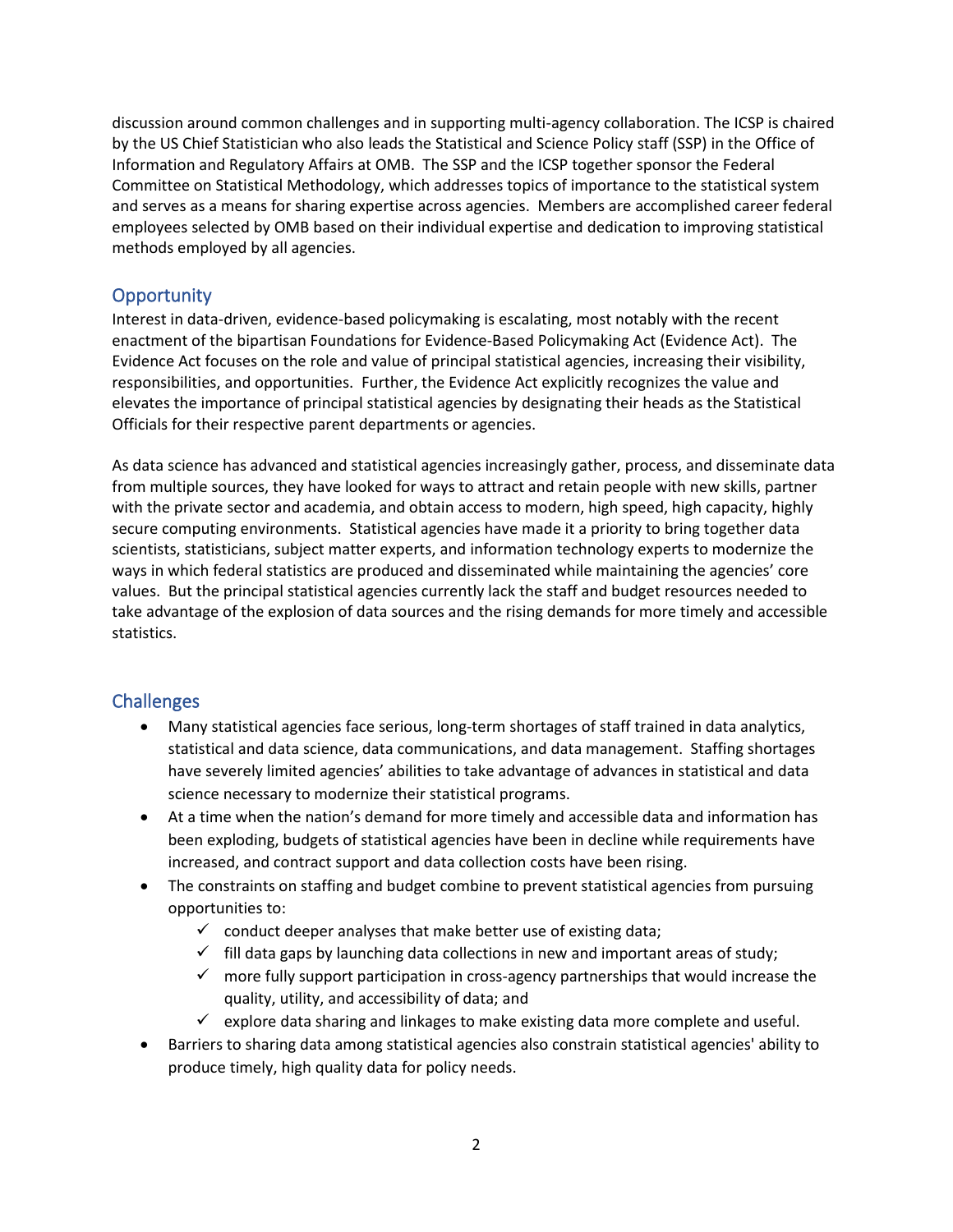- Threats to privacy and confidentiality protection require legislation to place penalties on data users for confidentiality breaches commensurate with those already on statistical agency staff so that the agencies can more readily balance privacy protection with data utility.
- Distrust of government and attempts to unduly influence agencies' programs make it challenging for statistical agencies to retain credibility with data users, trust among data providers, and independence from political and other undue external influence.

#### **Priorities**

- Strengthen federal statistical agencies' staffing and funding
	- $\checkmark$  Address federal statistical agency staffing shortfalls by increasing allocation of permanent staff, by developing skills of current staff in areas needed to take advantage of emerging opportunities, and by hiring people with the needed skills.
	- $\checkmark$  Fully support the mission of the Federal statistical system by increasing budget allocations
- Improve data quality, relevance, and utility
	- $\checkmark$  Task agencies to enhance outreach and partnerships with non-statistical agencies and state and local governments and provide resources for state and local governments to modernize and standardize their data systems and take other steps to increase the utility of their data for use by the statistical agencies.
	- $\checkmark$  Task agencies and provide resources for them to improve survey response rates to increase efficiency, improve accuracy, and decrease bias.
	- $\checkmark$  Provide resources for agencies to develop linked data sets that combine survey data with administrative or other non-survey data and standard ways to measure and communicate the quality of the resulting blended data.
- Strengthen the statistical system as a whole to enhance coordination, collaboration, and utility
	- $\checkmark$  Fully support requirements associated with the Evidence Act and Federal Data Strategy.
	- ✓ Increase currently limited staff and budget resources available to the US Chief Statistician for the support of information policy activities that enable collaboration among statistical agencies and leverage data assets, protect confidentiality, and enhance quality.
	- $\checkmark$  Elevate the position of the Chief Statistician—for example, to a second Deputy Administrator position in OIRA—to better support coordination among the statistical agencies, establish a stronger evidence-based policymaking effort in the administration, and reflect the broad portfolio, responsibilities, and profile of the Chief Statistician.
	- $\checkmark$  Task the ICSP to develop ways to improve awareness of the resources and capabilities of the federal statistical system within and outside of the federal government.
	- $\checkmark$  Task agencies to coordinate and integrate statistical programs across agencies when appropriate to provide the most relevant data for policy and other uses.
	- ✓ Strengthen the trust, credibility, and political autonomy of all statistical agencies through legislation, as appropriate, OMB statistical policy directives, departmental MOUs with constituent statistical agencies, and support for the Statistical Official in each department. For example, amend the Evidence Act to include protections for agency scientists and to prohibit political appointees other than the agency head in all statistical agencies.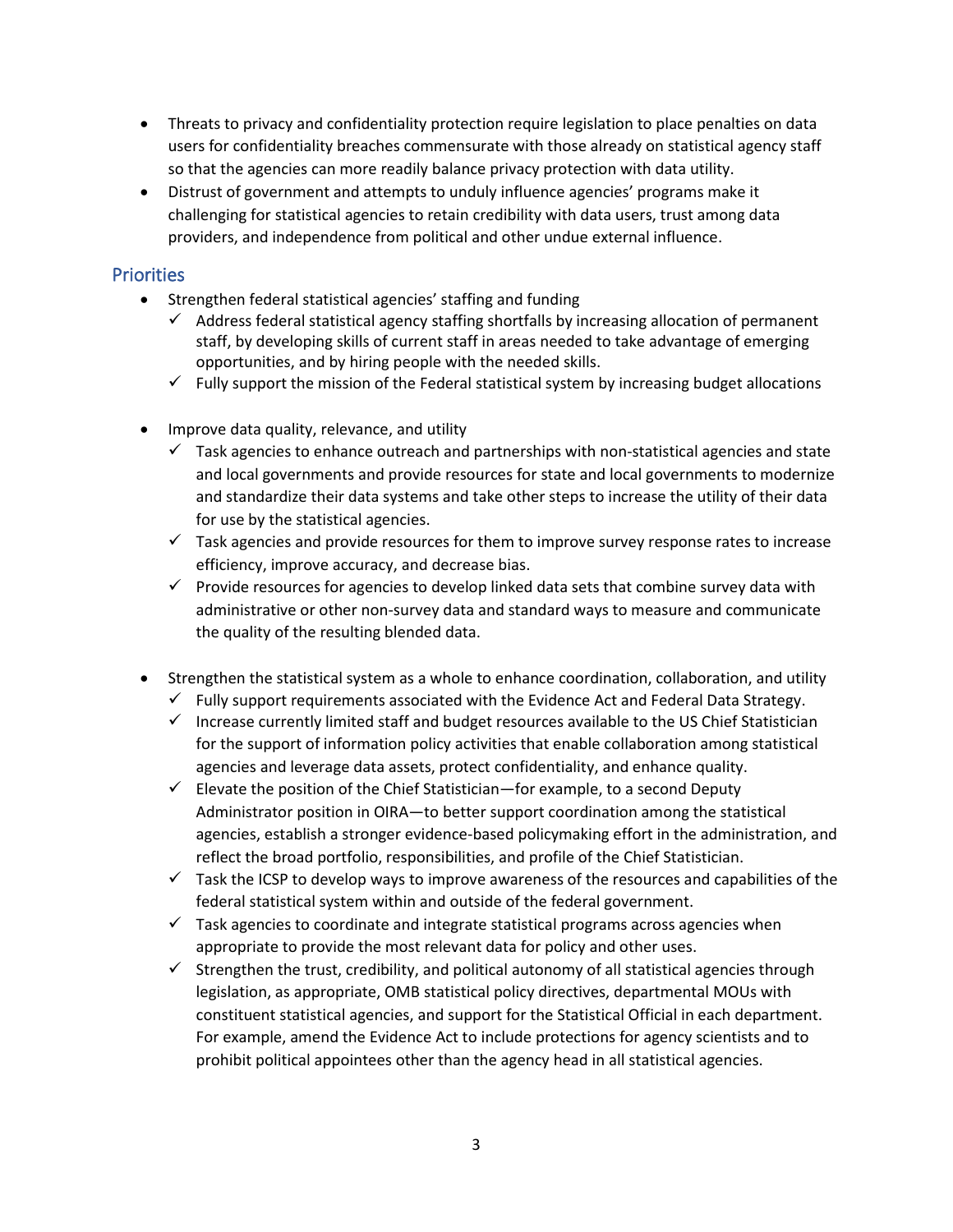- Balance data access and respondent privacy
	- $\checkmark$  Improve secure research access to confidential data by establishing a secure data service as proposed in the Evidence Act to carry out linkages of data sets for statistical, research, and policy evaluation purposes.
	- ✓ Amend the Evidence Act to impose penalties on users (including other federal agencies and their contractors) for willful breaches of confidentiality and uses of statistical data for nonstatistical purposes, such as law enforcement actions against individuals. Add language to the Evidence Act that charges federal statistical agencies and units, which already face penalties for disclosure of confidential information, to appropriately balance confidentiality protection and utility and accuracy of statistical data.

# Supporting Organizations

American Statistical Association Consortium of Social Science Associations Council of Professional Associations on Federal Statistics

# The 13 Primary Federal Statistical Agencies

- 1. Bureau of Economic Analysis, Department of Commerce
- 2. Bureau of Justice Statistics, Department of Justice
- 3. Bureau of Labor Statistics, Department of Labor
- 4. Bureau of Transportation Statistics, Department of Transportation
- 5. Economic Research Service, US Department of Agriculture
- 6. Energy Information Administration, Department of Energy
- 7. National Agricultural Statistics Service, US Department of Agriculture
- 8. National Center for Education Statistics, Department of Education
- 9. National Center for Health Statistics, Department of Health and Human Services
- 10. National Center for Science and Engineering Statistics, NSF
- 11. Office of Research, Evaluation, and Statistics, Social Security Administration
- 12. Statistics of Income Division, IRS
- 13. US Census Bureau

#### Supporting materials

- Statistical Programs of the United States Government [\(https://www.whitehouse.gov/wp](https://www.whitehouse.gov/wp-content/uploads/2020/12/statistical-programs-20192020.pdf)[content/uploads/2020/12/statistical-programs-20192020.pdf\)](https://www.whitehouse.gov/wp-content/uploads/2020/12/statistical-programs-20192020.pdf)
- Principles and Practices for a Federal Statistical Agency: Sixth Edition [\(https://www.nap.edu/catalog/24810/principles-and-practices-for-a-federal-statistical](https://www.nap.edu/catalog/24810/principles-and-practices-for-a-federal-statistical-agency-sixth-edition)[agency-sixth-edition\)](https://www.nap.edu/catalog/24810/principles-and-practices-for-a-federal-statistical-agency-sixth-edition)
- Foundations for Evidence-Based Policymaking Act of 2018 ("Evidence Act"), Pub. L. No. 115- 435, 132 Stat. 5529 [\(https://www.congress.gov/115/plaws/publ435/PLAW-115publ435.pdf\)](https://www.congress.gov/115/plaws/publ435/PLAW-115publ435.pdf)
- Memorandum for Heads of Executive Departments and Agencies, M-19-23, *Phase 1 Implementation of the Foundations for Evidence-Based Policymaking Act of 2018: Learning Agendas, Personnel, and Planning Guidance* [\(https://www.whitehouse.gov/wp](https://www.whitehouse.gov/wp-content/uploads/2019/07/M-19-23.pdf)[content/uploads/2019/07/M-19-23.pdf\)](https://www.whitehouse.gov/wp-content/uploads/2019/07/M-19-23.pdf)